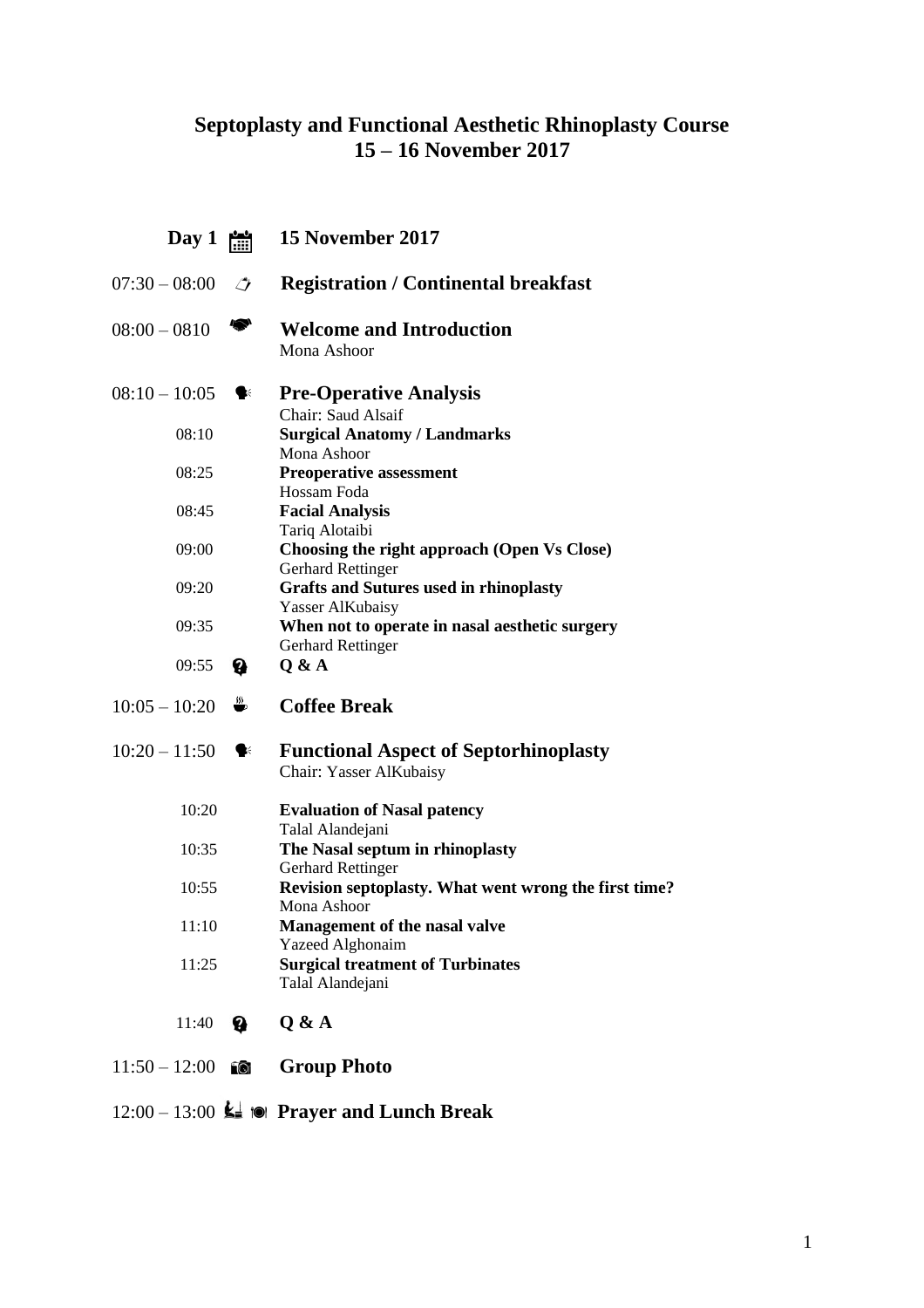| $13:00 - 14:35$ |                       | <b>Basic Principles in Rhinoplasty</b><br>Chair: Talal Alandejani                                                                                                               |
|-----------------|-----------------------|---------------------------------------------------------------------------------------------------------------------------------------------------------------------------------|
| 13:00           |                       | How to learn septorhinoplasty<br><b>Gerhard Rettinger</b>                                                                                                                       |
| 13:20           |                       | Dorsal profile alignment<br>Hossam Foda                                                                                                                                         |
| 13:50           |                       | The external Approach, Basic principle<br><b>Gerhard Rettinger</b>                                                                                                              |
| 14:10           |                       | <b>Bony Pyramid surgery:</b><br>Incisions, approaches, osteotomies                                                                                                              |
| 14:25           | ₩                     | <b>Yazeed Alghonaim</b><br>Q & A                                                                                                                                                |
|                 |                       | 14:35 – 15:00 $\mathbf{k}$ <sup>35</sup> Prayer and Coffee Break                                                                                                                |
| $15:00 - 16:25$ | $\blacktriangleright$ | <b>Nasal Deformity Management</b><br>Chair: Yazeed Alghonaim                                                                                                                    |
| 15:00           |                       | <b>Management of the deviated nose</b><br>Hossam Foda                                                                                                                           |
| 15:20           |                       | <b>Correction of the Saddle nose</b><br><b>Gerhard Rettinger</b>                                                                                                                |
| 15:40           |                       | <b>Rhinoplasty in the Middle Eastern Nose</b><br>Hossam Foda                                                                                                                    |
| 16:00           |                       | How to advertise your self in social media<br>Yasser AlKubaisy                                                                                                                  |
| 16:15           | 始                     | Q & A                                                                                                                                                                           |
| $16:25 - 17:00$ | j"i                   | <b>Rhinoplasty Panel Discussion:</b><br><b>Analysis and Surgical solutions</b><br>Moderator: Mona Ashoor<br>Panelists: Gerhard Rettinger<br>$\mathbf{L}$ ossam $\mathbf{E}$ oda |

- Hossam Foda Saud Alsaif Talal Alandejani Yasser AlKubaisy Yazeed Alghonaim
- 17:00 **Concluding Remarks** Mona Ashoor
	- 19:30 **Course Dinner**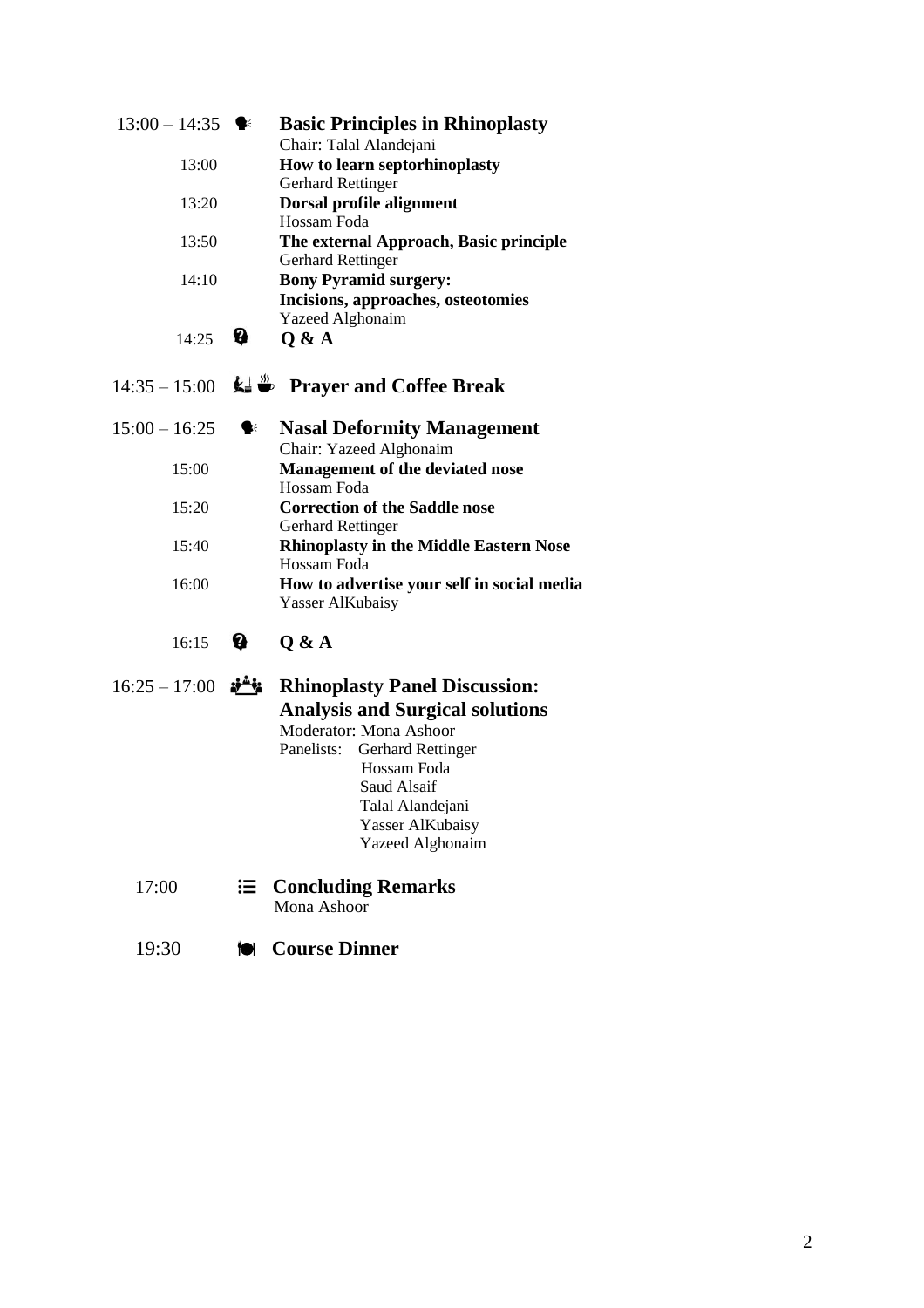## **Septoplasty and Functional Aesthetic Rhinoplasty Course 15 – 16 November 2017**

**Day 2 16 November 2017** 07:30 – 08:00 <del>Å</del> Continental breakfast 08:00 – 09:35 **Rhinoplasty Techniques** Chairs: Mona Ashoor 08:00 **Principle for Tip Surgery** Gerhard Rettinger 08:20 **The middle vault (Spreader grafts)** Yasser AlKubaisy 08:35 **Nasal base narrowing** Hossam Foda 08:50 **Dorsal Sandwich Graft** Saud AlSaif 09:05 **Septal perforation** Gerhard Rettinger 09:25 **Q & A** 09:35 – 09:50 **↓** Coffee Break 09:50 – 12:00 **Advanced Rhinoplasty Techniques** Chairs: Yazeed Alghonaim 09:50 **The under projected tip** Hosam Foda 10:10 **The over projected nose** Gerhard Rettinger 10:30 **Revision tip surgery** Hossam Foda 11:00 **Why is Septorhinoplasty a difficult operation?** Gerhard Rettinger 11:20 **Q & A** 11:30 – 12:00 **Introduction to dissection session: "Open Rhinoplasty: step by step"** Hossam Foda

## 12:00 – 13:00 **Prayer and Lunch Break**